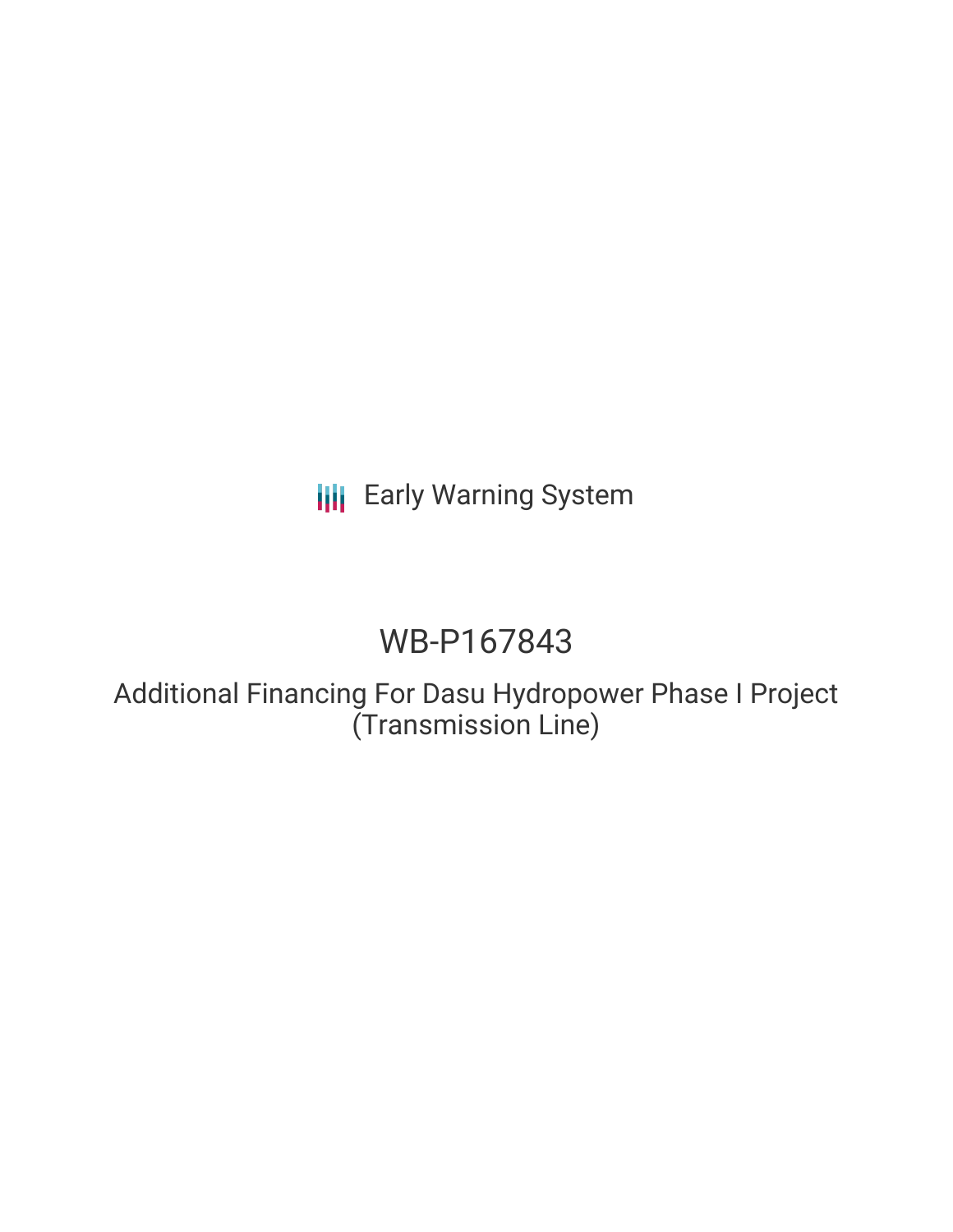

### **Quick Facts**

| <b>Countries</b>               | Pakistan                                             |
|--------------------------------|------------------------------------------------------|
| <b>Specific Location</b>       | Province of Khyber Pakhtunkhwa, Province of Punjab   |
| <b>Financial Institutions</b>  | World Bank (WB)                                      |
| <b>Status</b>                  | Proposed                                             |
| <b>Bank Risk Rating</b>        | Α                                                    |
| <b>Voting Date</b>             | 2020-03-31                                           |
| <b>Borrower</b>                | Government of Pakistan - Ministry of Water Resources |
| <b>Sectors</b>                 | Hydropower                                           |
| <b>Investment Type(s)</b>      | Loan                                                 |
| <b>Investment Amount (USD)</b> | \$700.00 million                                     |
| <b>Project Cost (USD)</b>      | \$782.10 million                                     |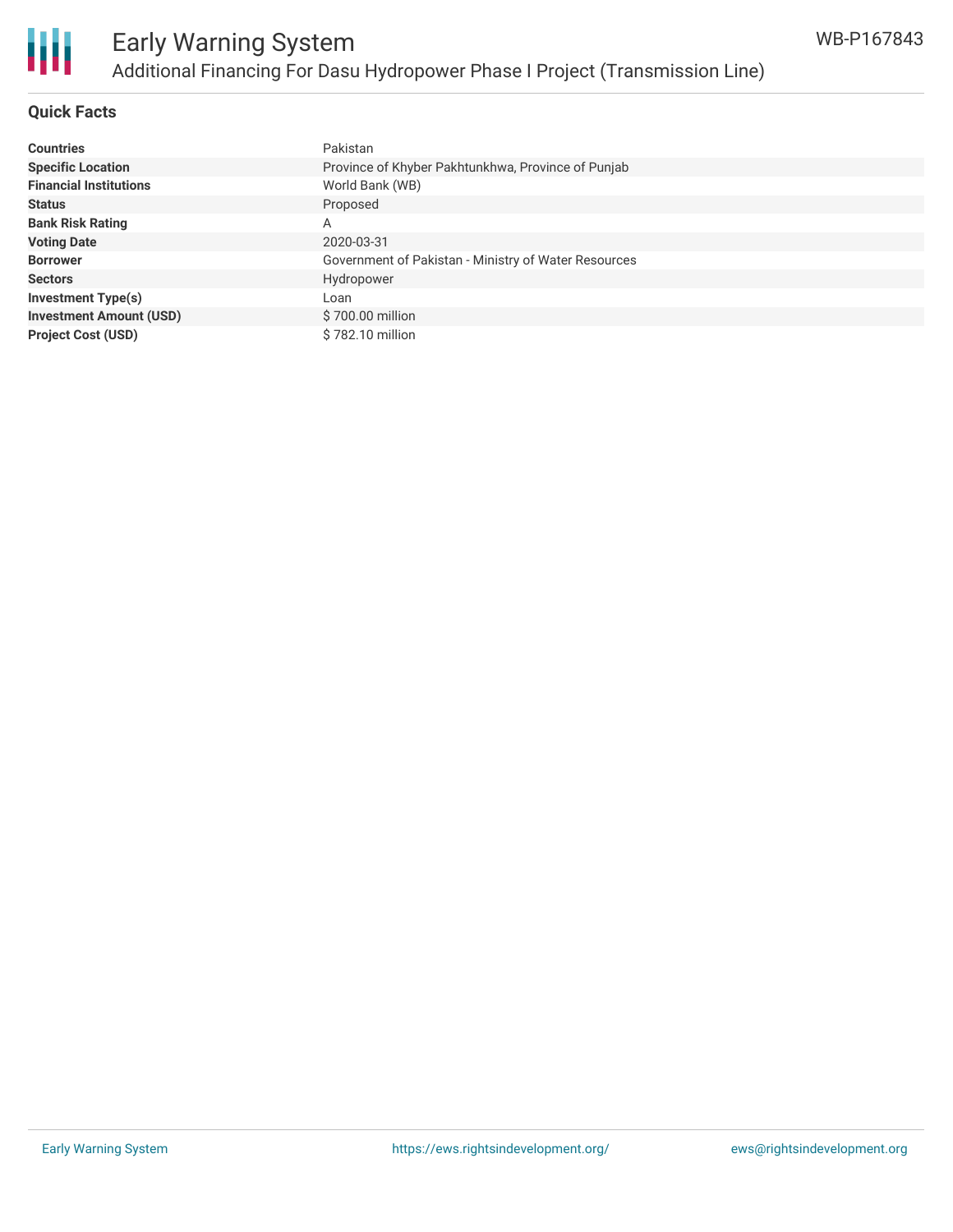

#### **Project Description**

According to bank documents, "the overall project development objective is to facilitate the expansion of electricity supply of hydro-power in Pakistan.

The Project would also improve access to socio-economic services for local communities in the project area and build WAPDA's capacity to prepare future hydropower projects.

This would be achieved by installing a 2,160 MW hydropower plant on the main Indus River, which can be expanded to 4,320 MW in future at very low cost.

The Project is a "high-risk-high reward" operation aimed at providing low cost non-carbon renewable energy."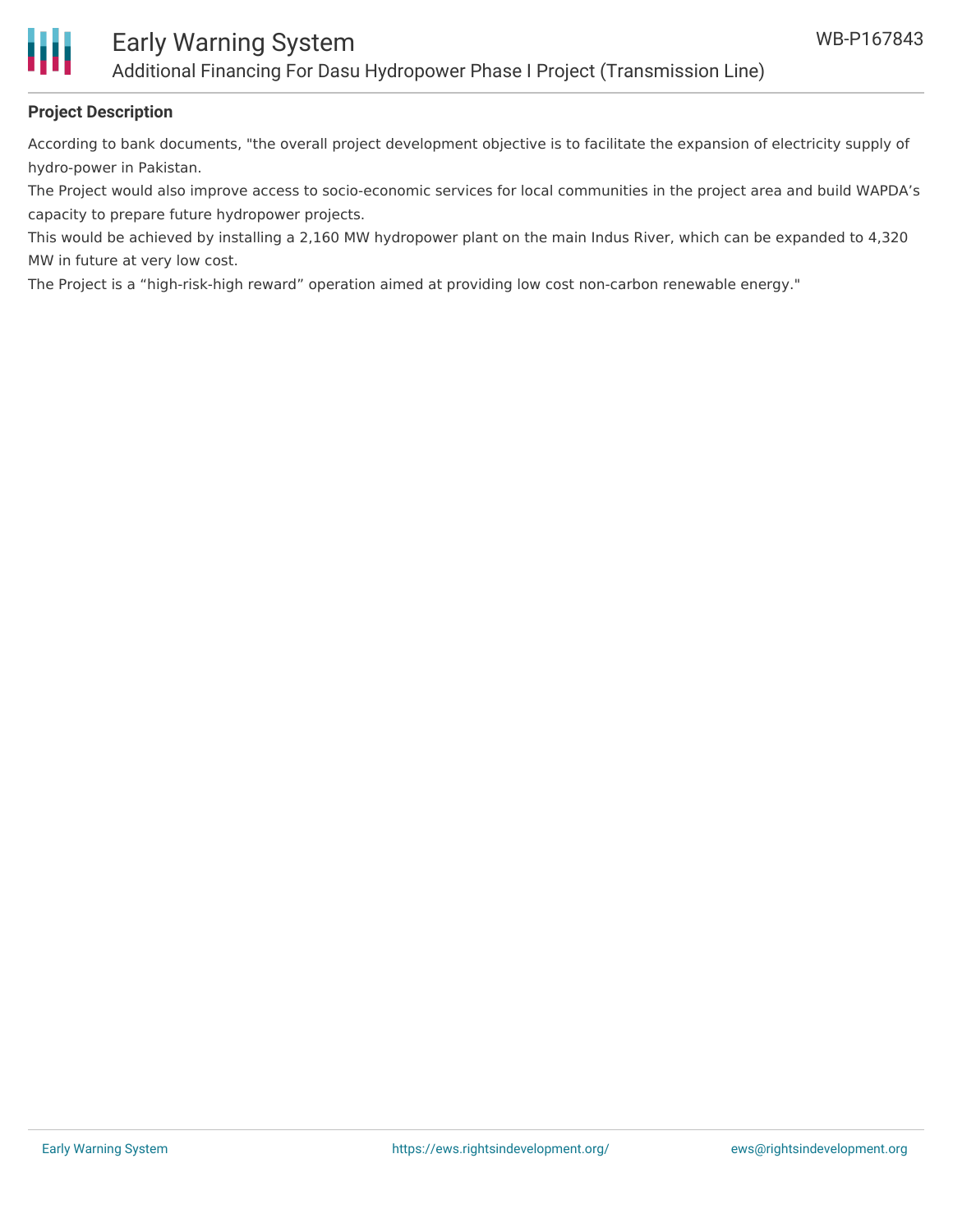

## Early Warning System Additional Financing For Dasu Hydropower Phase I Project (Transmission Line)

#### **Investment Description**

World Bank (WB)

#### **World Bank Group Financing**

International Bank for Reconstruction & Development (IBRD) \$700M

#### **Co- Financing**

Borrowing Agency \$82.10M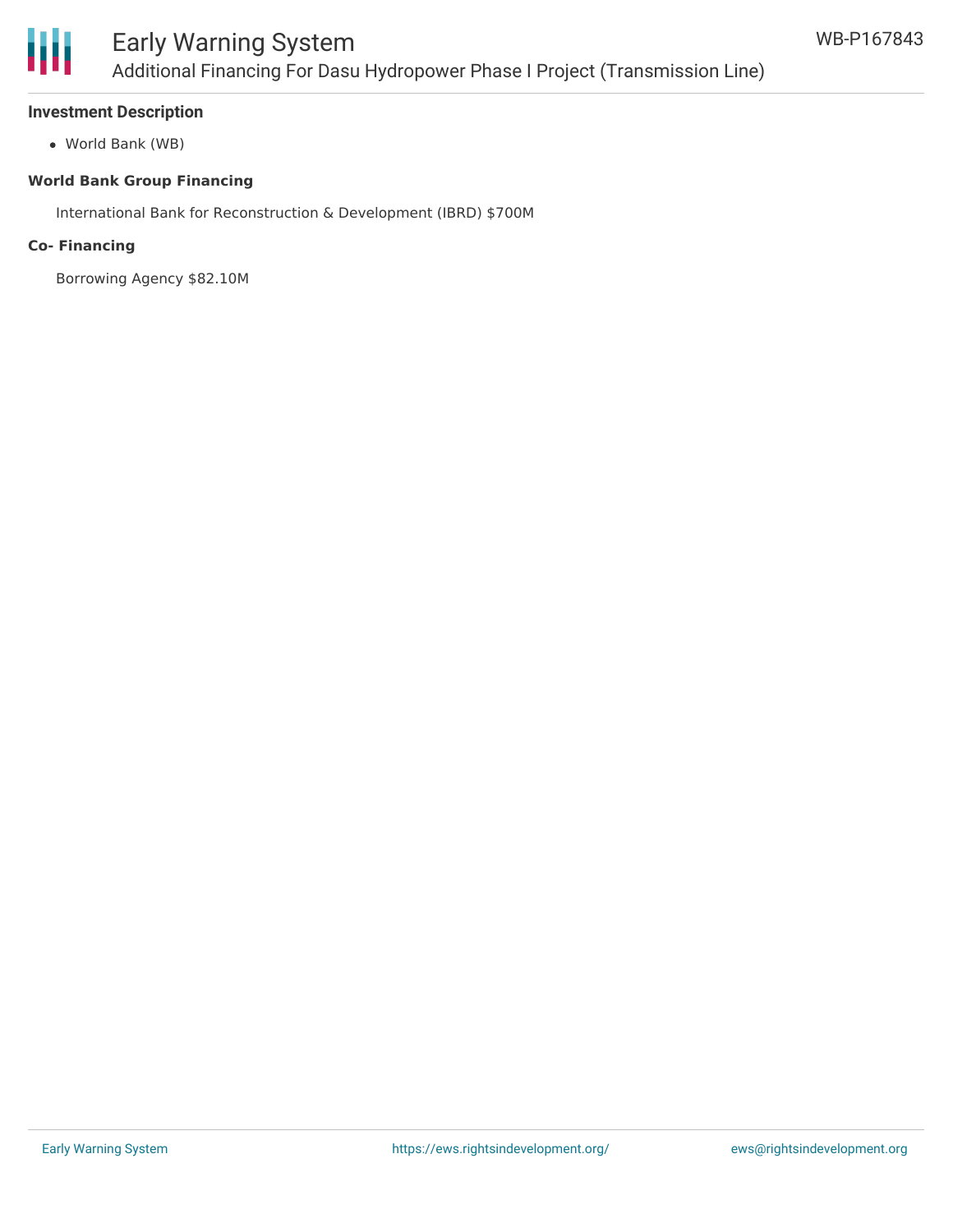

#### **Contact Information**

**World Bank**

Mats Johan Rikard Liden Lead Energy Specialist

Fowzia Hassan Senior Energy Specialist

Mohammad Saqib Senior Energy Specialist

#### **Borrower/Client/Recipient**

Islamic Republic of Pakistan Syed Pervaiz Abas Secretary, EAD [secretary@ead.gov.pk](mailto:secretary@ead.gov.pk)

Ministry of Water Resources Muhammad Ashraf **Secretary** [secretary@mowr.gov.pk](mailto:secretary@mowr.gov.pk)

#### **Implementing Agencies**

Water and Power Development Authority (WAPDA) Anwar ul-Haq Project Directord [asuhpp@yahoo.com](mailto:asuhpp@yahoo.com)

National Transmission and Despatch Company Javed Iqbal Project Director, Dasu Transmission Line [cepdpmudasu@gmail.com](mailto:cepdpmudasu@gmail.com)

---

#### ACCOUNTABILITY MECHANISM OF WORLD BANK

The World Bank Inspection Panel is the independent complaint mechanism and fact-finding body for people who believe they are likely to be, or have been, adversely affected by a World Bank-financed project. If you submit a complaint to the Inspection Panel, they may investigate to assess whether the World Bank is following its own policies and procedures for preventing harm to people or the environment. You can contact the Inspection Panel or submit a complaint by emailing ipanel@worldbank.org. You can learn more about the Inspection Panel and how to file a complaint at: http://ewebapps.worldbank.org/apps/ip/Pages/Home.aspx.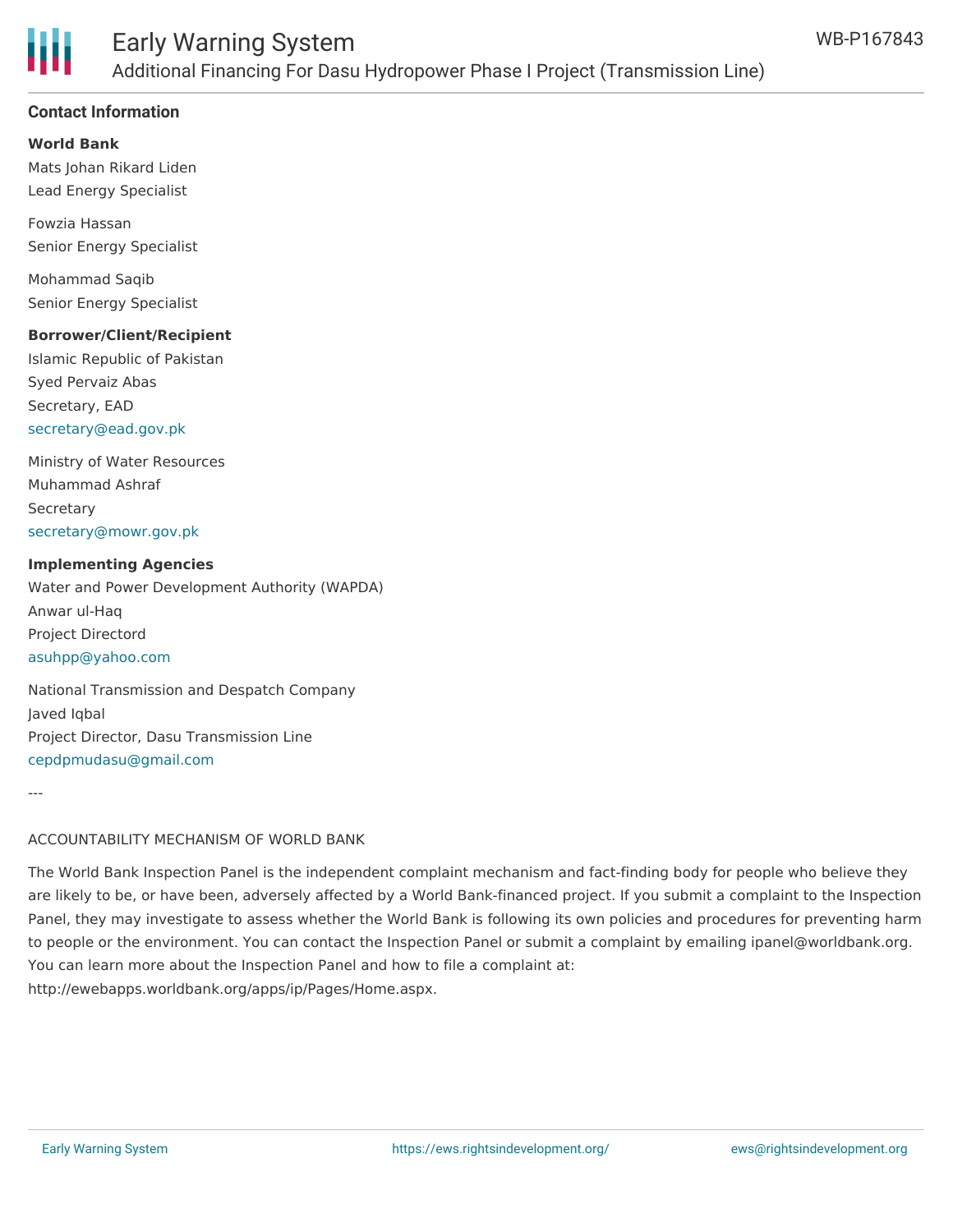### Early Warning System Additional Financing For Dasu Hydropower Phase I Project (Transmission Line)

#### **Bank Documents**

- Pakistan First Phase of the Dasu Hydropower Project : [Environmental](https://ewsdata.rightsindevelopment.org/files/documents/43/WB-P167843_VO2U5bs.pdf) Assessment (Vol. 2) : Environm [\[Original](http://documents.worldbank.org/curated/en/637511574657833157/pdf/Environmental-and-Social-Impact-Assessment-for-Dasu-Transmission-Line-Project-Annexes.pdf) Source]
- Pakistan First Phase of the Dasu Hydropower Project : [Environmental](http://documents.worldbank.org/curated/en/283621574657323856/pdf/Environmental-and-Social-Impact-Assessment-for-Dasu-Transmission-Line-Project-Main-Report.pdf) Assessment : Environmental and [Original Source]
- Pakistan First Phase of the Dasu Hydropower Project : [Resettlement](https://ewsdata.rightsindevelopment.org/files/documents/43/WB-P167843_UMDTzbP.pdf) Plan (Vol. 2) : Resettlement Ac [\[Original](http://documents.worldbank.org/curated/en/314591574336977431/pdf/Resettlement-Action-Plan-for-Dasu-Transmission-Line-Annexes.pdf) Source]
- Pakistan First Phase of the Dasu Hydropower Project : [Resettlement](https://ewsdata.rightsindevelopment.org/files/documents/43/WB-P167843_CFuiWv5.pdf) Plan (Vol. 3) : Resettlement Ac [\[Original](http://documents.worldbank.org/curated/en/786551574337412038/pdf/Resettlement-Action-Plan-for-765KV-Manshera-Grid-Station.pdf) Source]
- Pakistan First Phase of the Dasu Hydropower Project : [Resettlement](https://ewsdata.rightsindevelopment.org/files/documents/43/WB-P167843_h0ZUCsR.pdf) Plan (Vol. 4) : Resettlement Ac [\[Original](http://documents.worldbank.org/curated/en/768861574338523570/pdf/Resettlement-Action-Plan-for-Manshera-Grid-Station-Annexes.pdf) Source]
- Pakistan First Phase of the Dasu Hydropower Project : [Resettlement](https://ewsdata.rightsindevelopment.org/files/documents/43/WB-P167843_zZ6xL2B.pdf) Plan : Resettlement Action Plan [\[Original](http://documents.worldbank.org/curated/en/768721574335736702/pdf/Resettlement-Action-Plan-for-765KV-Dasu-Transmission-Line-Project.pdf) Source]
- Project Information [Document-Integrated](http://documents.worldbank.org/curated/en/394751582532536169/pdf/Project-Information-Document-Integrated-Safeguards-Data-Sheet-Additional-Financing-For-Dasu-Hydropower-Phase-I-Project-Transmission-Line-P167843.pdf) Safeguards Data Sheet Additional Financing For Dasu Hydrop [Original Source]